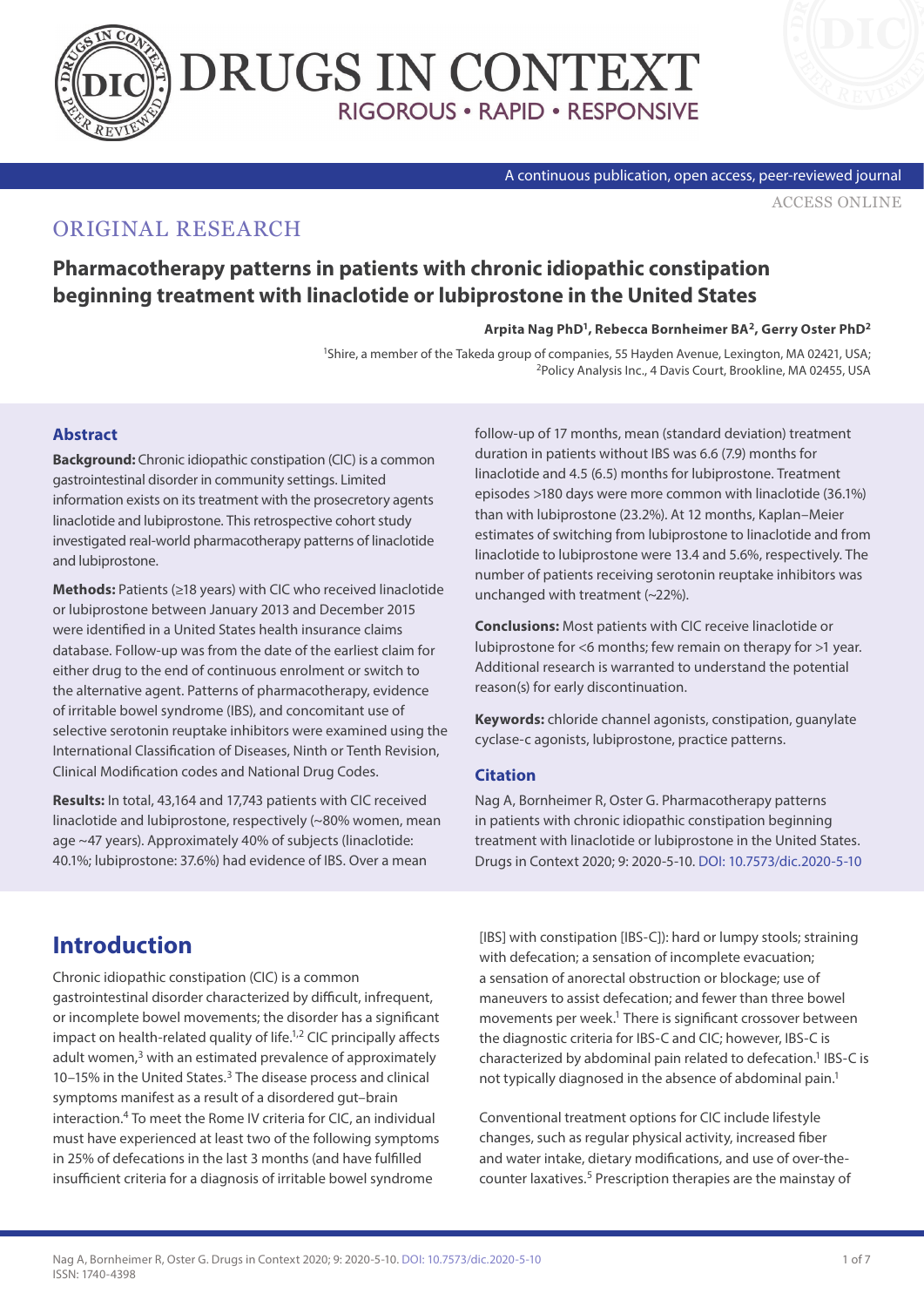pharmacological treatment for patients who do not respond to lifestyle or dietary modifications over an extended period. Several classes of prescription therapies are available, including stool softeners, stimulant laxatives, and prosecretory agents.<sup>6</sup> The prosecretory agents lubiprostone (a chloride-channel activator), linaclotide and plecanatide (guanylate cyclase-C agonists), and prucalopride (a selective 5-hydroxytryptamine [serotonin] type 4 receptor agonist) were approved by the US Food and Drug Administration in 2006, 2012, 2017, and 2018, respectively, for the treatment of CIC in adults.7–10 Linaclotide, lubiprostone, and plecanatide are also indicated for the treatment of IBS- $C^{7-9}$  and have demonstrated efficacy in randomized controlled trials in reducing abdominal pain and/ or discomfort associated with IBS-C.11–13

Abdominal pain in CIC and IBS-C has been attributed to malfunction of the gut–brain axis and is often managed ineffectively by conventional pain medications.14 Thus, other classes of drugs, including anxiolytics and antidepressants, have been used to alleviate pain associated with these disorders, with some success.<sup>14-16</sup> Selective serotonin reuptake inhibitors (SSRIs) are of particular interest in this context, given that serotonin mediates several functions in the gut, including bowel motility, and serotoninergic neurotransmission may be abnormal in patients with functional gastrointestinal disorders such as CIC and IBS-C.

Until now, limited information has been available on patterns of pharmacotherapy in patients with CIC in real-world clinical practice in the United States. The objective of this retrospective cohort study was to examine patterns of use of linaclotide and lubiprostone, primarily focusing on duration of treatment and switching between agents, in patients with CIC, with and without IBS, using a large US health insurance claims database. Plecanatide and prucalopride were not approved for use in the United States at the time the study was initiated and therefore were not included in the analysis.

## **Methods**

### Study design and data source

Data were obtained from the IQVIA Real-World Data Adjudicated Claims database (formerly IMS PharMetrics Plus) from the United States, which contains information from adjudicated healthcare claims from retail pharmacies, medical providers, and healthcare facilities as well as data on age, sex, and dates of coverage for approximately 100 million covered lives.17 This study evaluated de-identified claims database records and was compliant with the Health Insurance Portability and Accountability Act of 1996 ('HIPAA-compliant'). This study did not meet the definition of research in human subjects and therefore no patient consent or institutional review board approval was required.

Each retail pharmacy claim includes a National Drug Code (NDC) for the dispensed medication, the dispensing date,

the quantity of medication dispensed, and the number of therapy-days supplied. Healthcare facility and medical provider claims include dates of service and diagnosis codes based on the International Classification of Diseases, Ninth or Tenth Revision, Clinical Modification (ICD-9-CM or ICD-10-CM, respectively).

### Study population

The study population consisted of all patients aged 18 years or older with evidence of receipt of linaclotide or lubiprostone between January 1, 2013, and December 31, 2015, and no evidence of receipt of either drug prior to January 1, 2013. All study subjects also had to have had at least one healthcare encounter with a diagnosis of a functional digestive disorder, not elsewhere classified, at any time prior to their earliest date of receipt of either study drug (index date). Continuous medical and pharmacy coverage in the 12 months preceding their index date was also required. Patients with less than 12 months of continuous medical and pharmacy coverage prior to their index date or with missing or invalid data in the 'days supplied' field on pharmacy claims for linaclotide or lubiprostone were excluded from the study.

Study subjects were identified based on healthcare encounters with an ICD-9-CM diagnosis code of 564.0X (excluding 564.02) or an ICD-10-CM diagnosis code of K59.0X (excluding K59.02; Supplementary Table 1; available at: [https://](https://www.drugsincontext.com/wp-content/uploads/2020/08/dic.2020-5-10-Suppl.pdf) [www.drugsincontext.com/wp-content/uploads/2020/08/](https://www.drugsincontext.com/wp-content/uploads/2020/08/dic.2020-5-10-Suppl.pdf) [dic.2020-5-10-Suppl.pdf](https://www.drugsincontext.com/wp-content/uploads/2020/08/dic.2020-5-10-Suppl.pdf)). Owing to the absence of a diagnosis code specific to CIC in the ICD-9-CM coding system, the broader set of codes for chronic constipation was used. Receipt of linaclotide or lubiprostone was identified using NDCs on retail pharmacy claims. Patients with evidence of receipt of both drugs during the study period were assigned two index dates, corresponding to the earliest date of receipt of each drug. Follow-up began on the index date and continued until the end of continuous enrolment or the date of a switch from one study drug to the other, whichever came first.

### Study measures

The study outcomes were the patterns of use of linaclotide and lubiprostone, including switching from one study drug to the other (i.e. from linaclotide to lubiprostone, if linaclotide was the first agent received, or from lubiprostone to linaclotide, if lubiprostone was the first agent received) as well as adherence to therapy with each agent.

The duration of treatment episodes was defined as the number of days from the index date to the date of the final pharmacy claim for the drug received on the index date, the date of first receipt of the other study drug, or loss to follow-up (whichever came first), plus the number of therapy-days supplied on the final pharmacy claim. The total number of therapy-days supplied was defined as the sum of all therapy-days supplied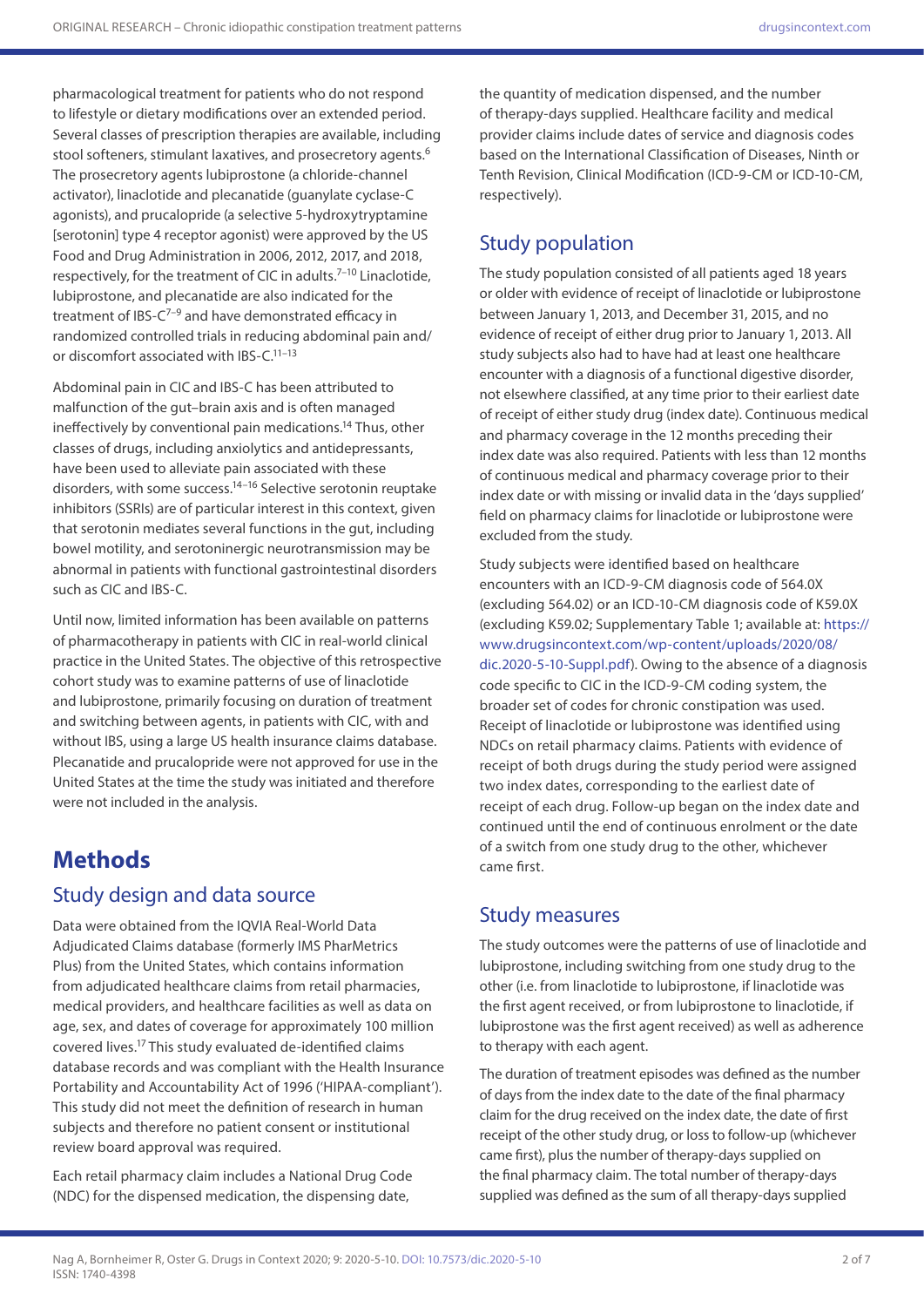**Table 1. Baseline characteristics of patients with CIC but no evidence of IBSa.**

| <b>Characteristic</b>                                     | <b>Linaclotide</b><br>$(N=25,843)$ | Lubiprostone<br>$(N=11,081)$ |
|-----------------------------------------------------------|------------------------------------|------------------------------|
| Mean (SD) age, years                                      | 47.9 (13.5)                        | 48.7 (14.2)                  |
| Women, $n$ $%$                                            | 21,643 (83.8)                      | 8785 (79.3)                  |
| Plan type, $n$ $(\%)$                                     |                                    |                              |
| Commercial                                                | 16,010 (62.0)                      | 6720 (60.6)                  |
| State Children's Health Insurance Program                 | 5 (< 0.1)                          | 3 (< 0.1)                    |
| Medicare Risk/Medicare Advantage                          | 266(1.0)                           | 206(1.9)                     |
| Self-insured                                              | 9562 (37.0)                        | 4152 (37.5)                  |
| Region, $n$ $%$                                           |                                    |                              |
| North-east                                                | 4368 (16.9)                        | 2023 (18.3)                  |
| South                                                     | 14,305 (55.4)                      | 5745 (51.9)                  |
| Midwest                                                   | 5333 (20.6)                        | 2388 (21.6)                  |
| West                                                      | 1728(6.7)                          | 824 (7.4)                    |
| Other                                                     | 109(0.4)                           | 101(0.9)                     |
| Use of CIC-related drugs during pre-index period, $n$ (%) |                                    |                              |
| Linaclotide                                               |                                    | 1042 (9.4)                   |
| Lubiprostone                                              | 2063(8.0)                          |                              |
| Lactulose                                                 | 1317(5.1)                          | 627(5.7)                     |
| <b>MiraLAX</b>                                            | 8 (< 0.1)                          | 5 (< 0.1)                    |
| Any of the above                                          | 3185 (12.3)                        | 1580 (14.3)                  |
| Use of an SSRIb, n (%)                                    | 5763 (22.3)                        | 2455 (22.2)                  |
| Mean (SD) follow-up, days                                 | 504.5 (318.9)                      | 520.6 (341.7)                |

<sup>a</sup>Includes patients who began treatment with linaclotide or lubiprostone from January 1, 2013, to December 31, 2015.

bIncludes any of the following: citalopram, escitalopram, fluoxetine, paroxetine, and sertraline. CIC, chronic idiopathic constipation; IBS, irritable bowel syndrome; SD, standard deviation; SSRI, selective serotonin reuptake inhibitor.

on pharmacy claims from the index date to the date of the final pharmacy claim. If the end date of therapy with one study drug overlapped the date of initiation of therapy with the other study drug, this was accounted for by truncating the treatment episode of the first drug at the date of initial receipt of the second drug.

Evidence of IBS was defined as any healthcare encounter with an ICD-9-CM or ICD-10-CM diagnosis code for IBS (Supplementary Table 1).

Adherence to therapy was assessed using the proportion of days covered (PDC), defined as the ratio of the number of days of study drug supplied during a treatment episode to the total number of calendar days between the start and end of that episode.

The use of SSRIs and other selected agents commonly employed in conjunction with linaclotide and lubiprostone for the treatment of constipation was also examined during the pre-index and follow-up periods (Supplementary Table 2).

Receipt of these drugs was identified using NDCs on retail pharmacy claims. All patients were assessed for evidence of a depressive disorder based on ICD-9-CM or ICD-10-CM diagnosis codes (Supplementary Table 1).

### Data analyses

Analyses were primarily descriptive in nature. For continuous variables, means, standard deviations (SDs), medians, and interquartile ranges were reported. Kaplan–Meier methods were used to estimate the rates of switching from one study drug to the other at 12 months.

Analyses of patterns of use of linaclotide and lubiprostone were conducted for all patients who met study inclusion criteria, with additional analyses performed for subgroups with and without evidence of IBS (identified by ICD-9-CM or ICD-10-CM diagnosis codes; Supplementary Table 1). Primary analyses focused on patients with CIC who had no evidence of IBS.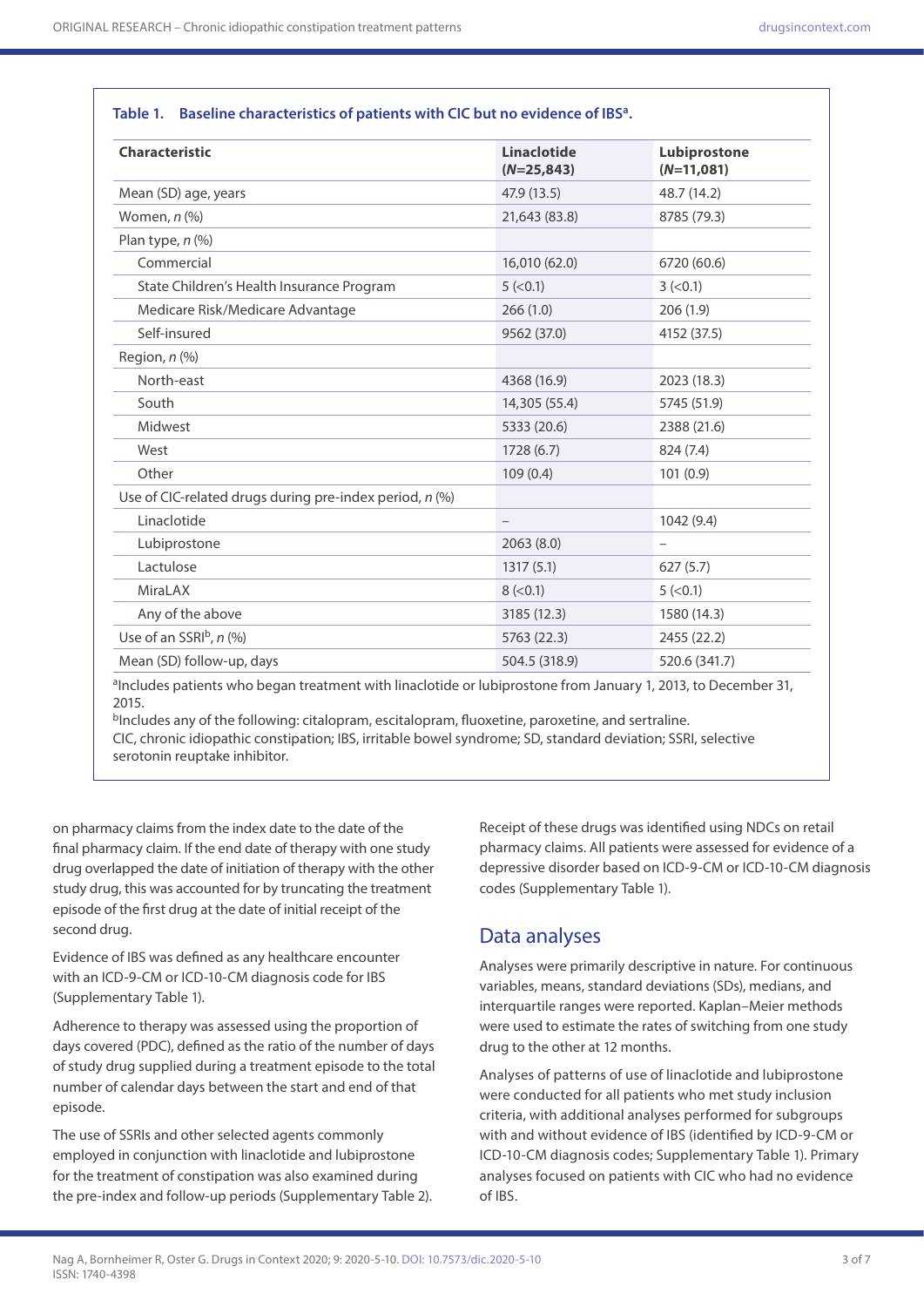## **Results**

## Trends in receipt of linaclotide and lubiprostone

The IQVIA Real-World Data Adjudicated Claims database contains pharmacy and healthcare claims information for approximately 100 million covered lives from 2007 to present in the United States; approximately 47 million individuals annually have both pharmacy and medical coverage.17 From 2012 to 2015, the number of covered lives with CIC increased from 761,066 to 875,251. The proportion of all covered lives with CIC receiving linaclotide increased from 0.02% (*n*=130) in 2012 to 3.5% (*n*=30,268) in 2015, while the proportion of patients receiving lubiprostone declined slightly over the same period (from 2.2% [*n*=16,736] in 2012 to 1.5% [*n*=12,886] in 2015).

### Patterns of use of linaclotide and lubiprostone

Between January 1, 2013, and December 31, 2015, 43,164 and 17,743 patients with CIC received linaclotide and lubiprostone, respectively, and met the study criteria. The mean (SD) age in the two cohorts was 47.1 (13.5) years for linaclotide and 47.5 (14.2) years for lubiprostone; the majority of patients were women (86.1 and 83.0%, respectively; Supplementary Table 3). A total of 3970 patients received both drugs during the study period and therefore contributed data to both cohorts.

## Patients with CIC and without evidence of IBS

Over half of all patients with CIC who met study inclusion criteria had no evidence of IBS (59.9% [*n*=25,843] of those who

began treatment with linaclotide and 62.5% [*n*=11,081] of those who began treatment with lubiprostone). The demographic characteristics of these patients are shown in Table 1. Evidence of prior receipt of the other study drug was similar in both cohorts, with 8.0% (*n*=2063) of patients in the linaclotide group having previously received lubiprostone and 9.4% (*n*=1042) of those in the lubiprostone group having previously received linaclotide during the 12-month period preceding the index date.

The mean (SD) duration of follow-up was similar between the two cohorts: 16.8 (10.6) months among patients with CIC beginning treatment with linaclotide and 17.4 (11.4) months among those beginning treatment with lubiprostone. The mean (SD) duration of treatment episodes in the linaclotide cohort was 6.6 (7.9) months, and the corresponding value in the lubiprostone cohort was 4.5 (6.5) months. Of those patients beginning treatment with linaclotide, 38.8% (*n*=10,038) remained on treatment for 0–30 days, whereas for lubiprostone, the corresponding proportion was 51.5% (*n*=5709) (Figure 1). For linaclotide and lubiprostone, 36.1% (*n*=9342) and 23.2% (*n*=2575) of treatment episodes, respectively, were longer than 180 days; the corresponding values for treatment episodes lasting longer than 360 days were 18.8% (*n*=4862) and 10.8% (*n*=1193).

The mean (SD) PDC during treatment episodes was high in both cohorts: 83.0% (25.0%) for linaclotide and 87.0% (22.0%) for lubiprostone. PDC was at least 90% for more than 60% of treatment episodes in both cohorts. Treatment switching by month 12 was more common from lubiprostone to linaclotide than from linaclotide to lubiprostone (13.4 and 5.6%, respectively; Figure 2).

The duration of treatment episodes and rates of switching from one study drug to the other were similar across the full study cohort (Supplementary Figures 1 and 2).

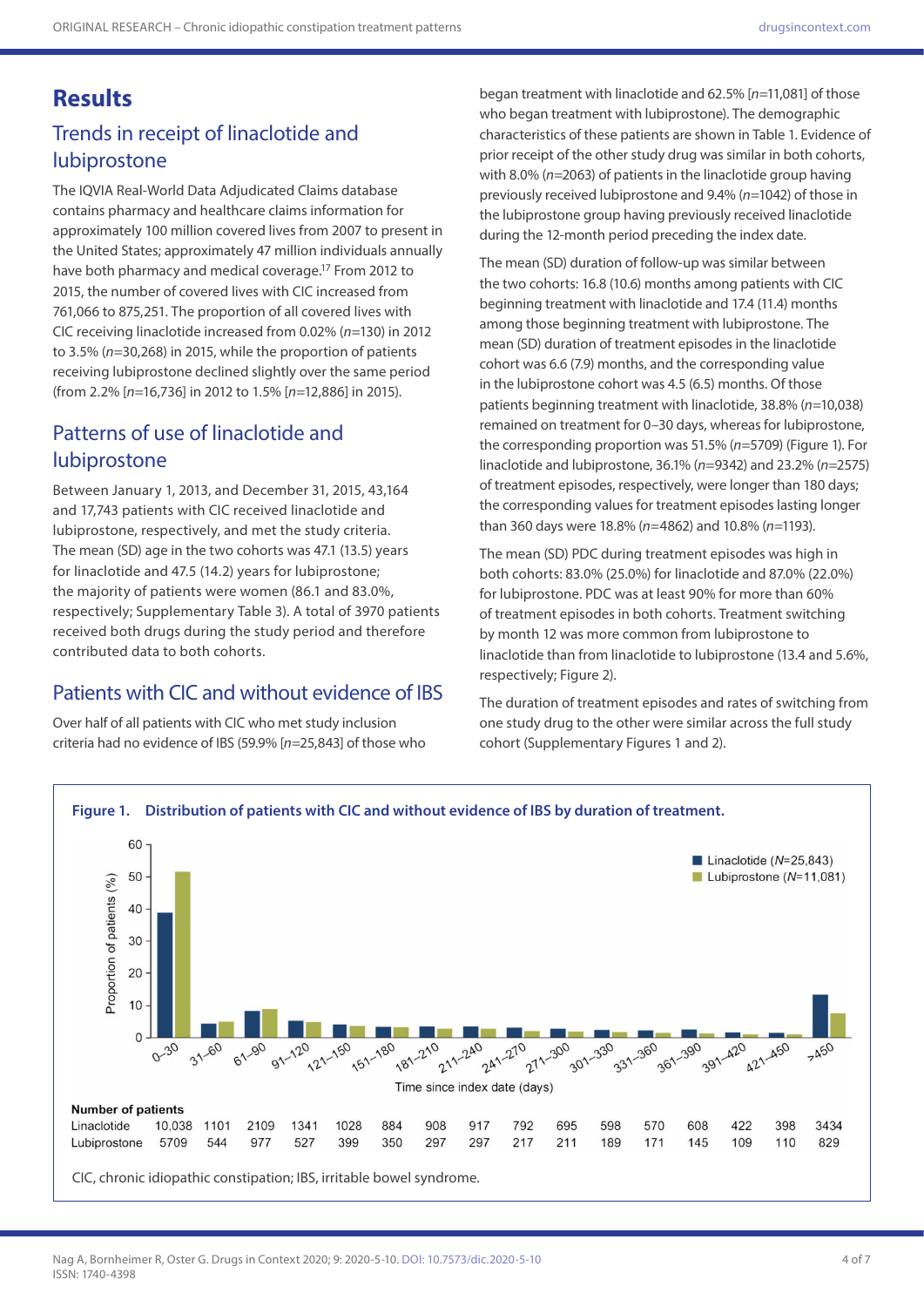

#### SSRI use

Fewer than 25% of patients with CIC and without evidence of IBS received SSRIs during the pre-index period (22.3% [*n*=5763] with linaclotide and 22.2% [*n*=2455] with lubiprostone). During the pre-index period, escitalopram was the most commonly received SSRI (6.0% of patients in both groups with no evidence of IBS). In the follow-up period, 23.7% (*n*=6120) and 23.6% (*n*=2611) of patients in the linaclotide and lubiprostone cohort, respectively, received SSRIs. Of the 6120 patients in the linaclotide cohort who received SSRIs during the follow-up period, 4224 (69.0%) had also received SSRIs in the pre-index period. In the lubiprostone group, of the 2611 patients who were given SSRIs in the follow-up period, 1742 (66.7%) had also received SSRIs in the pre-index period. Approximately 60% of individuals with evidence of receipt of SSRIs during the pre-index and/ or follow-up periods (linaclotide, 4731 of 7659 individuals; lubiprostone, 2165 of 3324 individuals) also had a diagnosis of a depressive disorder.

## **Discussion**

This retrospective cohort study examined real-world patterns of pharmacotherapy in patients with CIC initiating treatment with linaclotide or lubiprostone, using a United States health insurance claims database. Key study measures included trends in receipt of, adherence to, and switching between study drugs.

The use of linaclotide among patients with CIC increased between the years 2012 and 2015, while the proportion of individuals receiving lubiprostone declined slightly over the same period. Approximately 60% of study participants in both cohorts had no evidence of IBS. The mean duration of

treatment in patients with CIC and without evidence of IBS was 6.6 months for linaclotide and 4.5 months for lubiprostone. Kaplan–Meier estimates of the proportion of patients switching by month 12 from lubiprostone to linaclotide and from linaclotide to lubiprostone were 13.4 and 5.6%, respectively. Early discontinuation was common with both study drugs.

We found no clear differences in the duration of treatment episodes or the frequency of therapy switching between our full study cohort and the subgroup of patients with CIC without evidence of IBS. This contrasts with the findings of Suresh et al., who observed that the presence of IBS may be associated with a higher rate of treatment discontinuation for both linaclotide and lubiprostone (hazard ratio: 1.4; 95% confidence interval: 1.1–1.6; *p=*0.001).18

The proportion of patients with CIC and without evidence of IBS who received either study drug on only one occasion was relatively high for both drugs, whereas the percentage of individuals who continued taking either drug for at least 360 days was low. Previous studies have demonstrated that diarrhea is a common adverse event occurring after linaclotide and lubiprostone therapy and may result in early discontinuation of treatment.19,20 Additional research is needed to assess the reasons for therapy discontinuation with these drugs. It is also important to note that CIC is an illness with symptoms that wax and wane over time; therefore, treatment discontinuation and re-initiation over time may be expected.21

Our results show that a large proportion of patients in both cohorts (approximately 67%) who were receiving SSRIs before CIC treatment remained on them after initiation of CIC treatment. This suggests that treatment with linaclotide and lubiprostone has no effect on the use of SSRIs.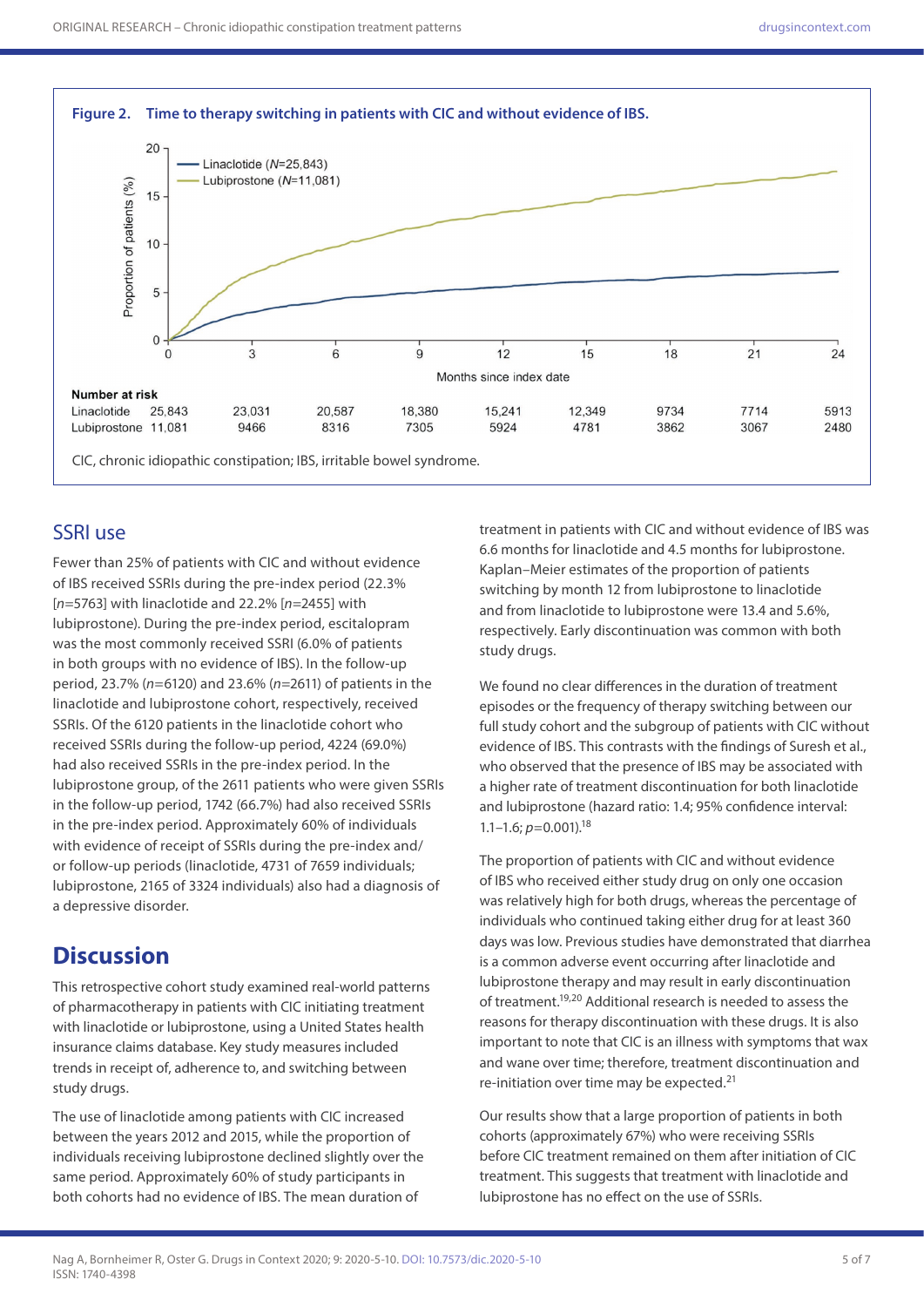The limitations of the study include those inherent to database studies. The accuracy of using NDCs and ICD-9-CM/ ICD-10-CM codes to identify CIC and IBS is unknown. The likelihood of incorrectly identifying patients is increased by the substantial overlap in symptoms between the two diseases. Furthermore, the absence of an ICD-9-CM code specific to CIC means that codes relating to chronic constipation in general were used – this may have resulted in the identification of patients with chronic constipation with a known cause as opposed to CIC. Similarly, the ICD code for IBS does not differentiate between IBS and IBS-C. Finally, this study was carried out using a United States healthcare claims database; therefore, whether findings from this analysis are

applicable in other geographical settings requires further research.

# **Conclusion**

In conclusion, although treatment duration was relatively short in approximately half of patients who initiated therapy with either linaclotide or lubiprostone, a small subgroup of patients remained on therapy for an extended period of time. Findings were largely consistent between the full cohort and the group of patients who had no evidence of IBS. Additional research is needed to determine why some patients discontinue therapy and others do not.

**Contributions:** AN is the guarantor for the submission. All authors contributed to the conception and design of the study, analysis or interpretation of the data, preparation of the manuscript, and critical review of the manuscript. All authors have read and approved the final version of the manuscript, including the authorship list. Medical writing support was provided by Maxine Cox, BSc, of PharmaGenesis London, London, UK.

**Disclosure and potential conflicts of interest:** AN is an employee of Shire, a member of the Takeda group of companies, and is a stockholder of Takeda. RB and GO are employees of Policy Analysis Inc., which received financial support from Shire, a member of the Takeda group of companies, for their participation in the design of the study, the analyses of the data, and the interpretation of findings. The International Committee of Medical Journal Editors (ICMJE) Potential Conflicts of Interests form for the authors is available for download at: <https://www.drugsincontext.com/wp-content/uploads/2020/07/dic.2020-5-10-COI.pdf>

**Acknowledgements:** The authors wish to thank Margaret Gerbasi, a former employee of Policy Analysis Inc., for her contribution to the study. Medical writing support was provided by Maxine Cox, BSc, of PharmaGenesis London, London, UK.

Funding declaration: Funding support for this study was provided by Shire Human Genetic Therapies Inc., a member of the Takeda group of companies, Indianapolis, IN, USA. Funding for medical writing support was provided by Shire Human Genetic Therapies Inc., a member of the Takeda group of companies, Indianapolis, IN, USA.

**Copyright:** Copyright © 2020 Nag A, Bornheimer R, Oster G. Published by Drugs in Context under Creative Commons License Deed CC BY NC ND 4.0 which allows anyone to copy, distribute, and transmit the article provided it is properly attributed in the manner specified below. No commercial use without permission.

**Correct attribution:** Copyright © 2020 Nag A, Bornheimer R, Oster G. [https://doi.org/10.7573/dic.2020-5-10.](https://doi.org/10.7573/dic.2020-5-10) Published by Drugs in Context under Creative Commons License Deed CC BY NC ND 4.0.

**Article URL:** [https://www.drugsincontext.com/pharmacotherapy-patterns-in-patients-with-chronic-idiopathic-constipation-beginning](https://www.drugsincontext.com/pharmacotherapy-patterns-in-patients-with-chronic-idiopathic-constipation-beginning-treatment-with-linaclotide-or-lubiprostone-in-the-united-states)[treatment-with-linaclotide-or-lubiprostone-in-the-united-states](https://www.drugsincontext.com/pharmacotherapy-patterns-in-patients-with-chronic-idiopathic-constipation-beginning-treatment-with-linaclotide-or-lubiprostone-in-the-united-states)

**Correspondence:** Arpita Nag, Shire, a member of the Takeda group of companies, 55 Hayden Avenue, Lexington, MA 02421, USA. [arpita.nag@takeda.com](mailto:arpita.nag@takeda.com)

**Provenance:** submitted; externally peer reviewed.

**Submitted:** 21 May 2020; **Peer review comments to author:** 8 June 2020; **Revised manuscript received:** 16 July 2020; **Accepted:** 20 July 2020; **Publication date:** 12 August 2020.

*Drugs in Context* is published by BioExcel Publishing Ltd. Registered office: Plaza Building, Lee High Road, London, England, SE13 5PT.

BioExcel Publishing Limited is registered in England Number 10038393. VAT GB 252 7720 07.

For all manuscript and submissions enquiries, contact the Editorial office [editorial@drugsincontext.com](mailto:editorial@drugsincontext.com)

For all permissions, rights and reprints, contact David Hughes [david.hughes@bioexcelpublishing.com](mailto:david.hughes@bioexcelpublishing.com)

# **References**

- 1. Lacy BE, Mearin F, Chang L, et al. Bowel disorders. *Gastroenterology.* 2016;150(6):1393–1407. <https://doi.org/10.1053/j.gastro.2016.02.031>
- 2. Belsey J, Greenfield S, Candy D, Geraint M. Systematic review: impact of constipation on quality of life in adults and children. *Aliment Pharmacol Ther.* 2010;31(9):938–949. <https://doi.org/10.1111/j.1365-2036.2010.04273.x>
- 3. Suares NC, Ford AC. Prevalence of, and risk factors for, chronic idiopathic constipation in the community: systematic review and meta-analysis. *Am J Gastroenterol.* 2011;106(9):1582–1591.<https://doi.org/10.1038/ajg.2011.164>